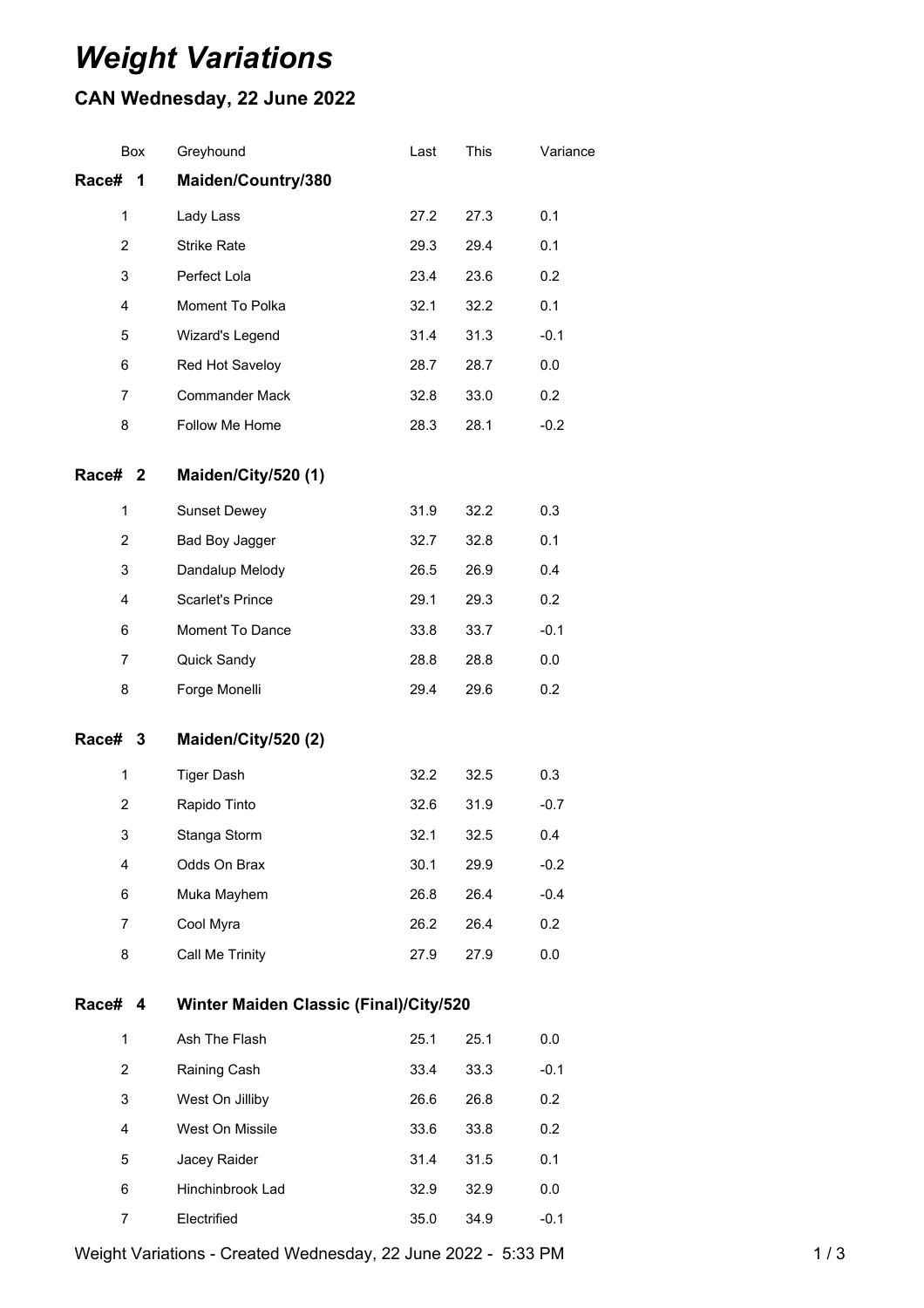## **CAN Wednesday, 22 June 2022**

|                | Box | Greyhound                    | Last | This | Variance |
|----------------|-----|------------------------------|------|------|----------|
| 8              |     | <b>Exile Dreamer</b>         | 25.5 | 25.8 | 0.3      |
| Race# 5        |     | Novice/City/520              |      |      |          |
| 1              |     | Jumpin' Jules                | 26.7 | 26.6 | $-0.1$   |
| $\overline{c}$ |     | Olly Olly Olly               | 33.3 | 33.2 | $-0.1$   |
| 3              |     | Roll With It                 | 34.6 | 34.8 | 0.2      |
| 4              |     | Molfetta Knight              | 31.2 | 31.2 | 0.0      |
| 5              |     | Global Hope                  | 28.5 | 28.4 | $-0.1$   |
| 6              |     | No Limit Needed              | 28.0 | 27.9 | $-0.1$   |
| 7              |     | Winnie Woo Woo               | 30.4 | 30.6 | 0.2      |
| 8              |     | Midnight Shine               | 28.1 | 27.6 | $-0.5$   |
| Race#          | 6   | Novice/Country/380           |      |      |          |
| 1              |     | <b>Tenthill Fire</b>         | 31.0 | 30.9 | $-0.1$   |
| $\overline{2}$ |     | Wreck It Rhonda              | 26.2 | 26.0 | $-0.2$   |
| 3              |     | Peanut Monelli               | 32.7 | 32.8 | 0.1      |
| 4              |     | Roisin Monelli               | 28.7 | 28.4 | $-0.3$   |
| 5              |     | Lucky Kai                    | 35.0 | 34.9 | $-0.1$   |
| 6              |     | <b>Butterfly Ali</b>         | 24.7 | 24.9 | 0.2      |
| 7              |     | Simple Dimple                | 28.6 | 28.6 | 0.0      |
| 8              |     | Spending Kuna                | 28.2 | 28.7 | 0.5      |
| Race#          | 7   | Free For All (s)/Country/380 |      |      |          |
| 1              |     | Paige Keeping                | 26.5 | 26.3 | $-0.2$   |
| 2              |     | Zipper Zip Zip               | 27.4 | 27.1 | $-0.3$   |
| 3              |     | Sapphire Rose                | 26.7 | 26.2 | $-0.5$   |
| 4              |     | <b>Global Desire</b>         | 26.2 | 25.8 | $-0.4$   |
| 5              |     | <b>Big Boy Bundy</b>         | 28.9 | 28.7 | $-0.2$   |
| 6              |     | Blackwood Blue               | 31.2 | 31.8 | 0.6      |
| 7              |     | <b>Trent Monelli</b>         | 31.6 | 31.7 | 0.1      |
| 8              |     | Wagtail Demon                | 28.3 | 27.9 | $-0.4$   |
| Race#          | 8   | Mixed 4/5/Provincial/520     |      |      |          |
| 1              |     | Magic Salute                 | 34.8 | 34.9 | 0.1      |
| $\overline{2}$ |     | Little Miss Ava              | 29.6 | 30.0 | 0.4      |
| 4              |     | Lil Miss Olive               | 28.0 | 28.1 | 0.1      |
| 5              |     | Manzu                        | 31.1 | 31.1 | 0.0      |
| 7              |     | Paul Keeping                 | 35.5 | 35.7 | 0.2      |